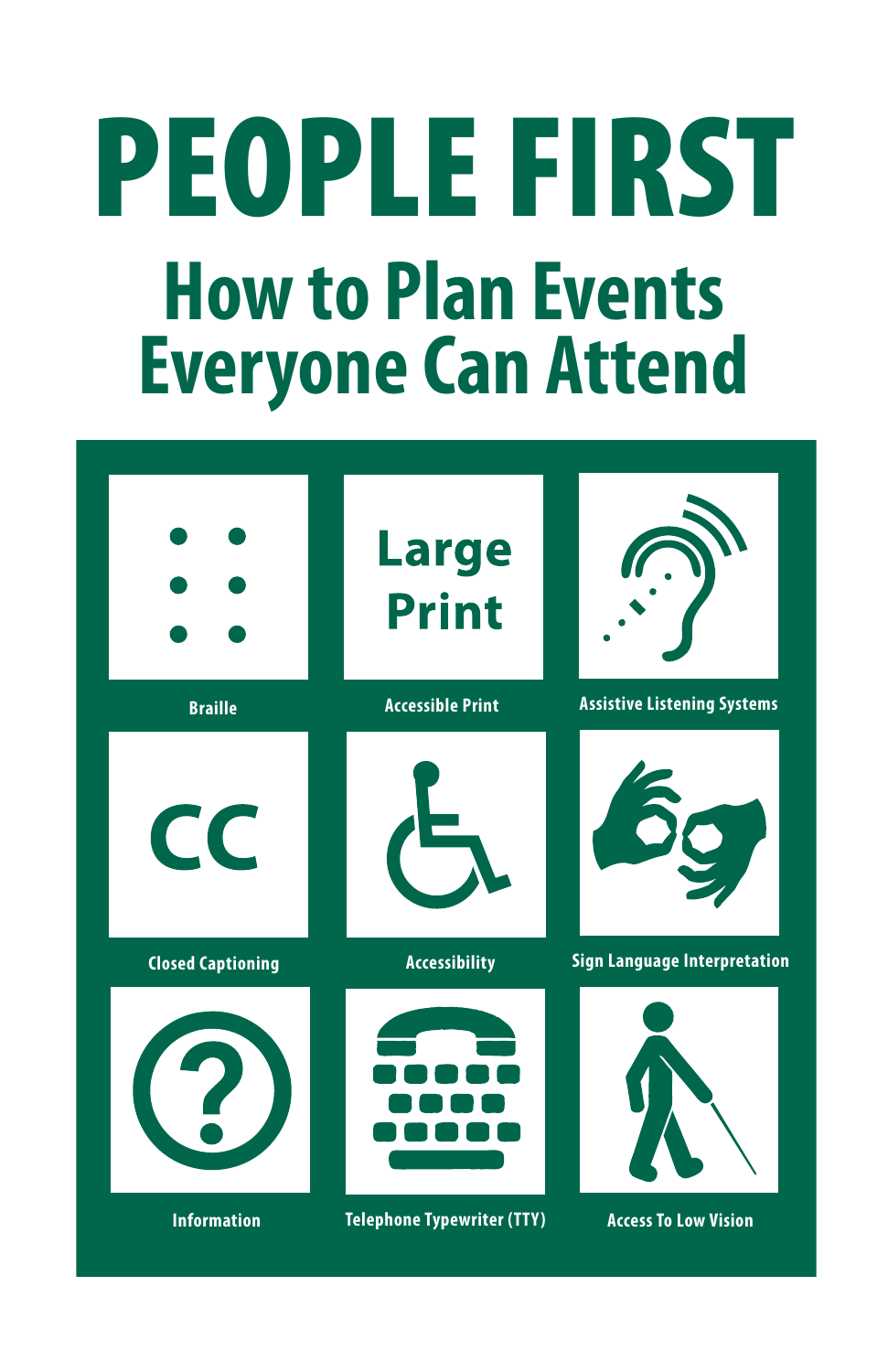This publication provides tips on planning meetings, conferences, health fairs and other events in which everyone can participate. Even when you may not know in advance whether any of your participants may need accommodations, you should be prepared to:

• Arrange meetings and events at accessible locations where people with disabilities can participate without assistance, or with minimal help.



• Conduct an on-site visit to evaluate the facility's restaurant, bedrooms, bathrooms,meeting rooms, signs (both Braille and tactile), as well as parking options. Even when a facility says it complies with the Americans with Disabilities Act (ADA), you need to check so that there are no last-minute surprises.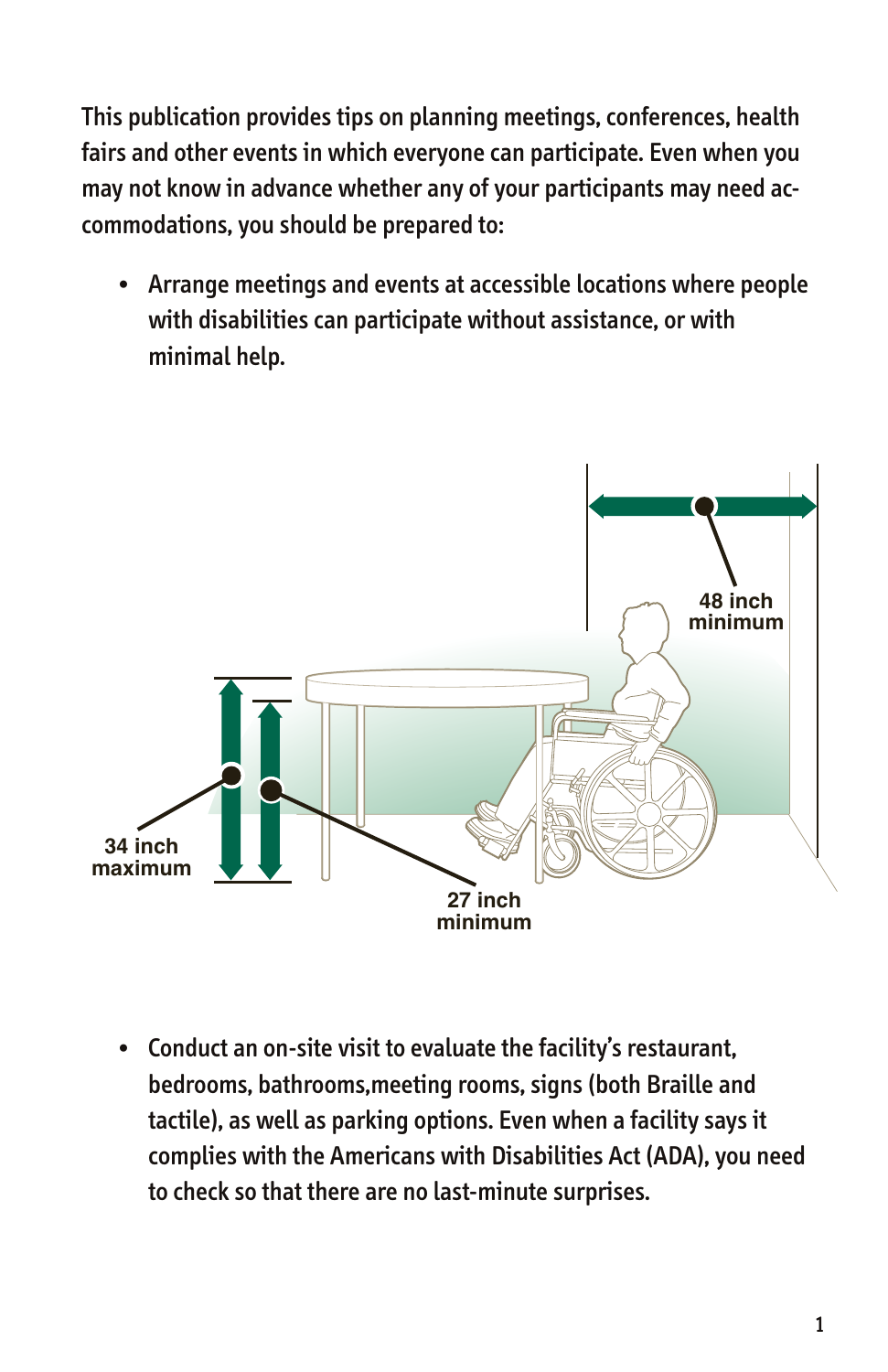- • Offer materials and presentations alternate formats, such as Braille, tapes, computer disk, closed caption, and large print. Inquire about preferred format in your registration material. Also inquire about the need for sign language interpreters.
- Make modifications to the physical environment, such as rearranging furniture.
- $\bullet$  Create event-planning policies that support accessibility.

## **Why do public events need to be accessible?**

It's the law. The 1990 Americans with Disabilities Act (ADA) and New York State public meeting laws protect the right of people with disabilities to participate in public events. The law stresses reasonable accomodations, as well as the provision of auxiliary aides and services. It's also simply good business practice, and can be inexpensive.

## **What are disabilities?**

Disabilities are physical and mental impairments that limit at least one major life activity, such as walking or seeing. Disabilities present themselves in many forms. Some disabilities are visible; others, invisible. They may be permanent or temporary; developmental or physical; severe or mild; or any combination of impairments. A person can be young or old, be born with a disability, or acquire a disability as a result of an injury or chronic illness.

Approximately 20 percent of Americans have disabilities, and one in five Americans will develop a disabling condition in his or her lifetime.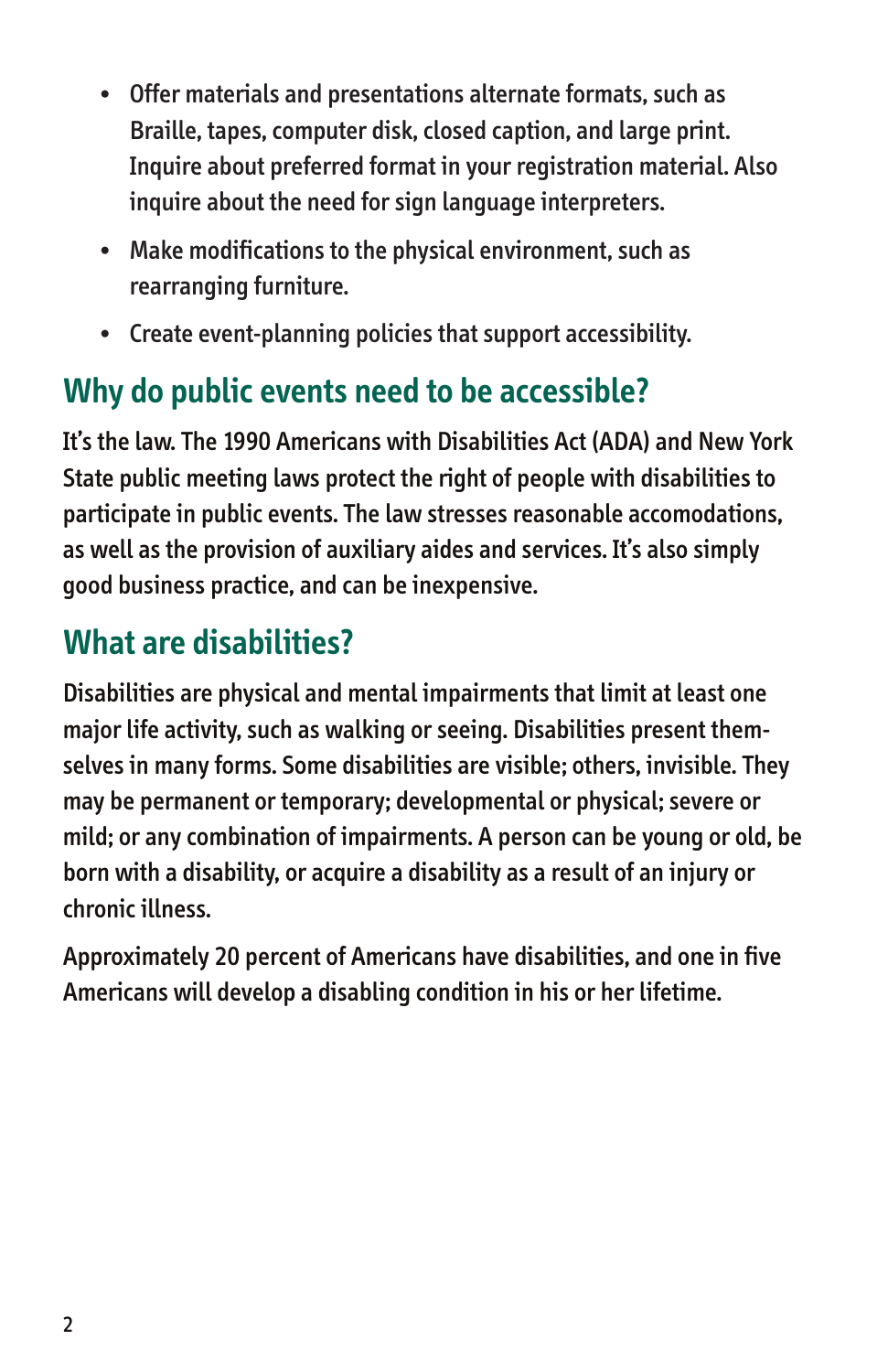Since you may not know who will attend your event, you must plan for everyone.

### **Who's responsible for the accessible meeting?**



Facility staff are legally responsible for ensuring the site is in compliance with the ADA. But the event planner has a responsibility to schedule meetings and events only at sites or facilities that are accessible and barrier-free.

To ensure that you're using facilities with accessible environments, make an on-site visit and evaluate the physical environment. For this purpose, the U.S. Department of Justice publishes "Checklist for Readily Accessible Achievable Barrier Removal." For a free copy, call 1-800-949-4ADA, or download the text from **www.usdoj.gov/crt/ada/checktxt.htm**.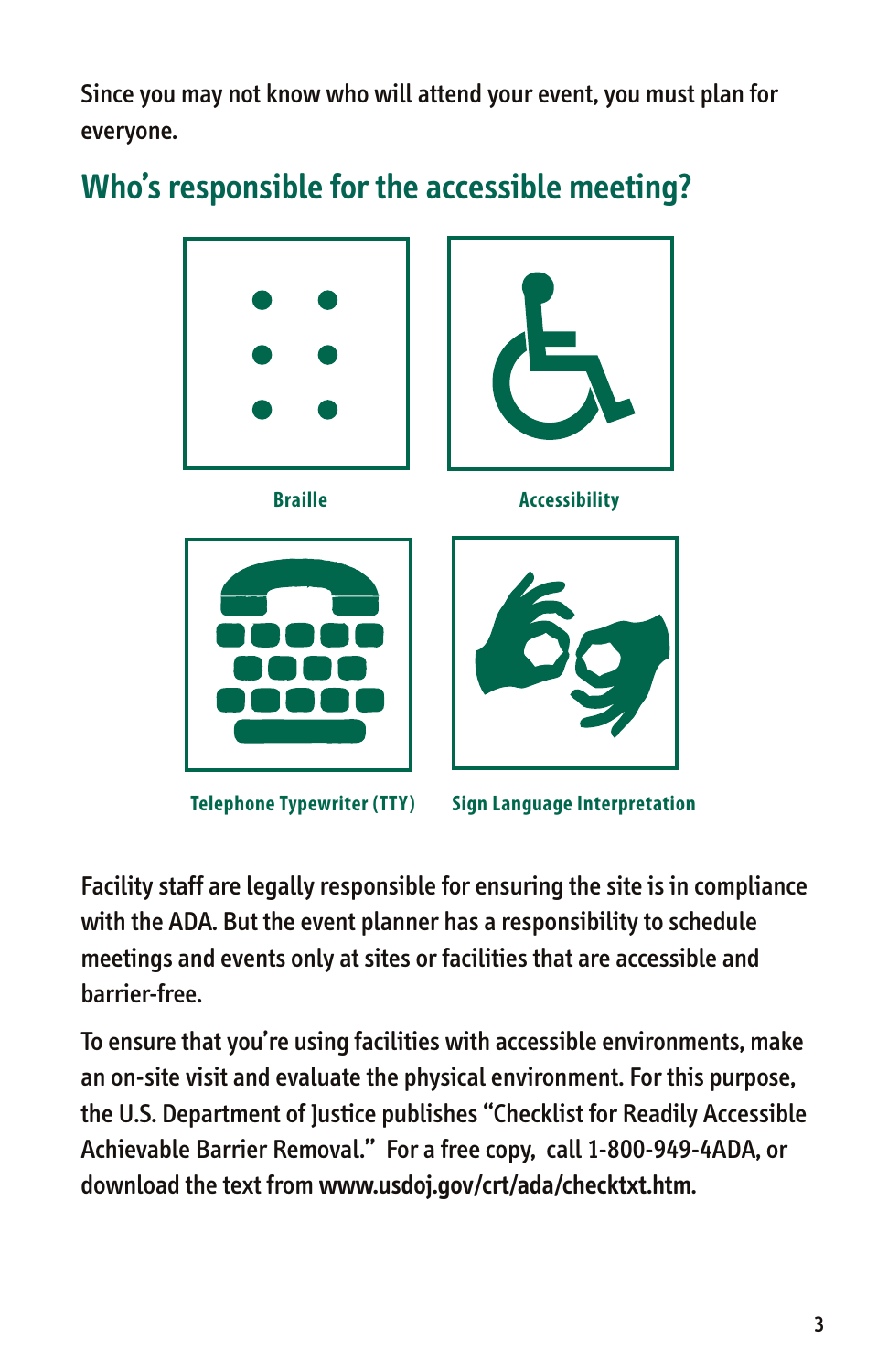For information on accessibility, you can also call the New York State Commission on Quality of Care and Advocacy for Persons with Disabilities at 1-800-522-4369 (voice/TTY) or at www.cqcapd.state.ny.us.

## **How do I plan an accessible meeting?**

Start by developing a policy that documents your group's positive attitude toward accessible events. For example, your policy should state that your organization will hold events only at facilities that have been determined to be accessible. Using a survey, such as the Justice Department's checklist, shows your agency's good faith effort to include everyone in your events.

# **What are the benefits of a written policy?**

A policy:

- Shows that your organization welcomes everyone.
- Sets directions for your organization planners.
- Helps your organization be prepared.

Sometimes, you may need to take action to meet an immediate need. For example, you are working with a facility that does not have Braille signs. The facility cannot acquire permanent Braille signs before your scheduled event. However, it does offer to place temporary Braille signs in the area of your meeting space and agrees to install permanent Braille signs before your next event. This accommodation will meet the immediate need and lays the ground work for the facility improving its accessibility.

## **What does "accessible accommodation" mean?**

The following examples are from the "Checklist for Readily Achievable Barrier Removal" and the Rehabilitation Engineering and Assistive Technology Society of North America (RESNA) (**www.resna.org**).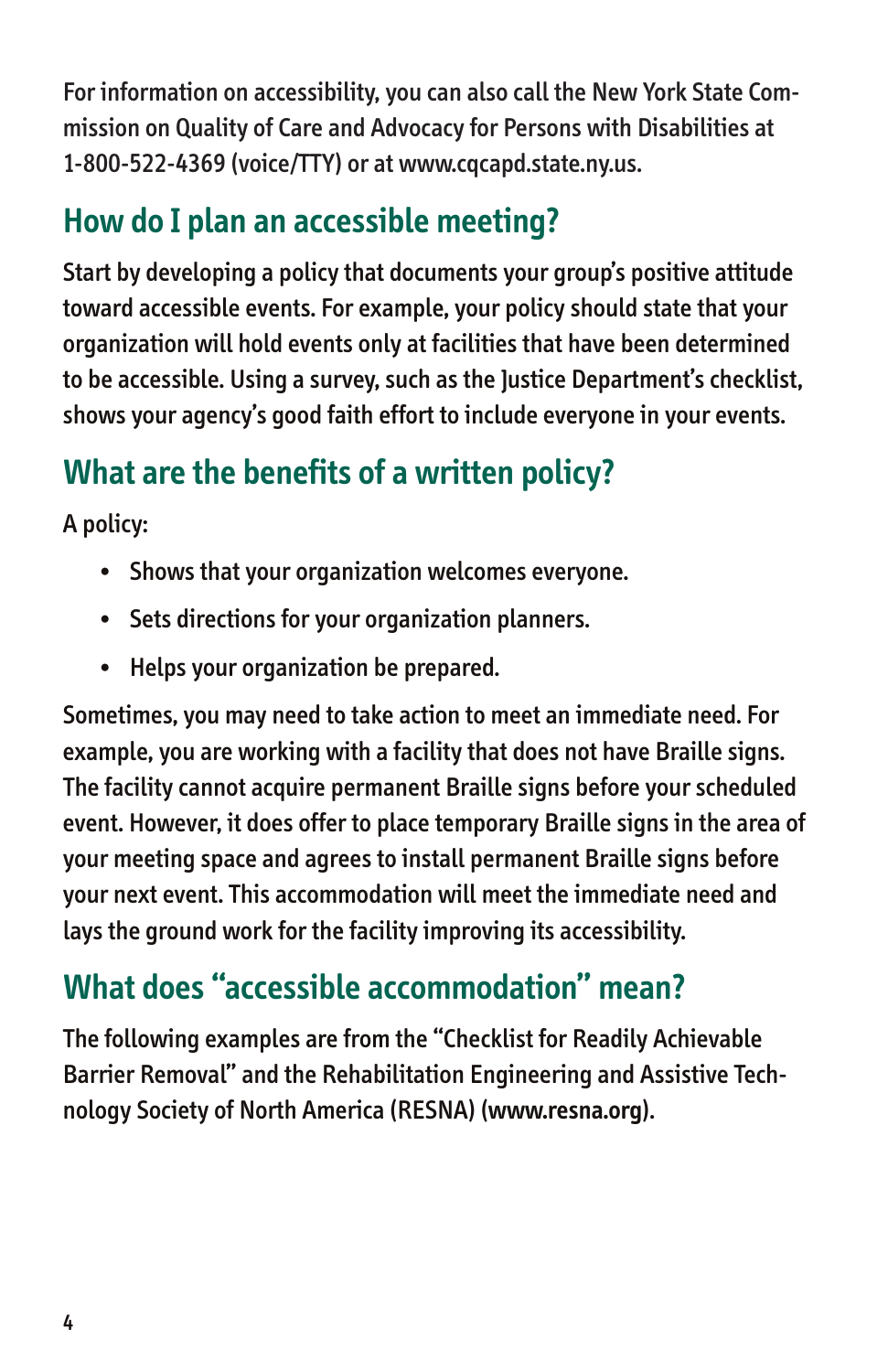- Choose facilities near accessible transit options. If the event is to be held over several days, evaluate the accessibility of local restaurants, movie theaters, and shopping malls that participants may want to visit.
- Plan for 30 percent more meeting space when 10 percent or more of the participants will use mobility aids.
- On the registration form, ask participants to indicate their need for accommodations.
- Always check out the facility. Use check lists provided in this booklet's resources, and enlist the help from a local Center for Independence. www.vesid.nysed.gov/lsn/ilc/locations.html

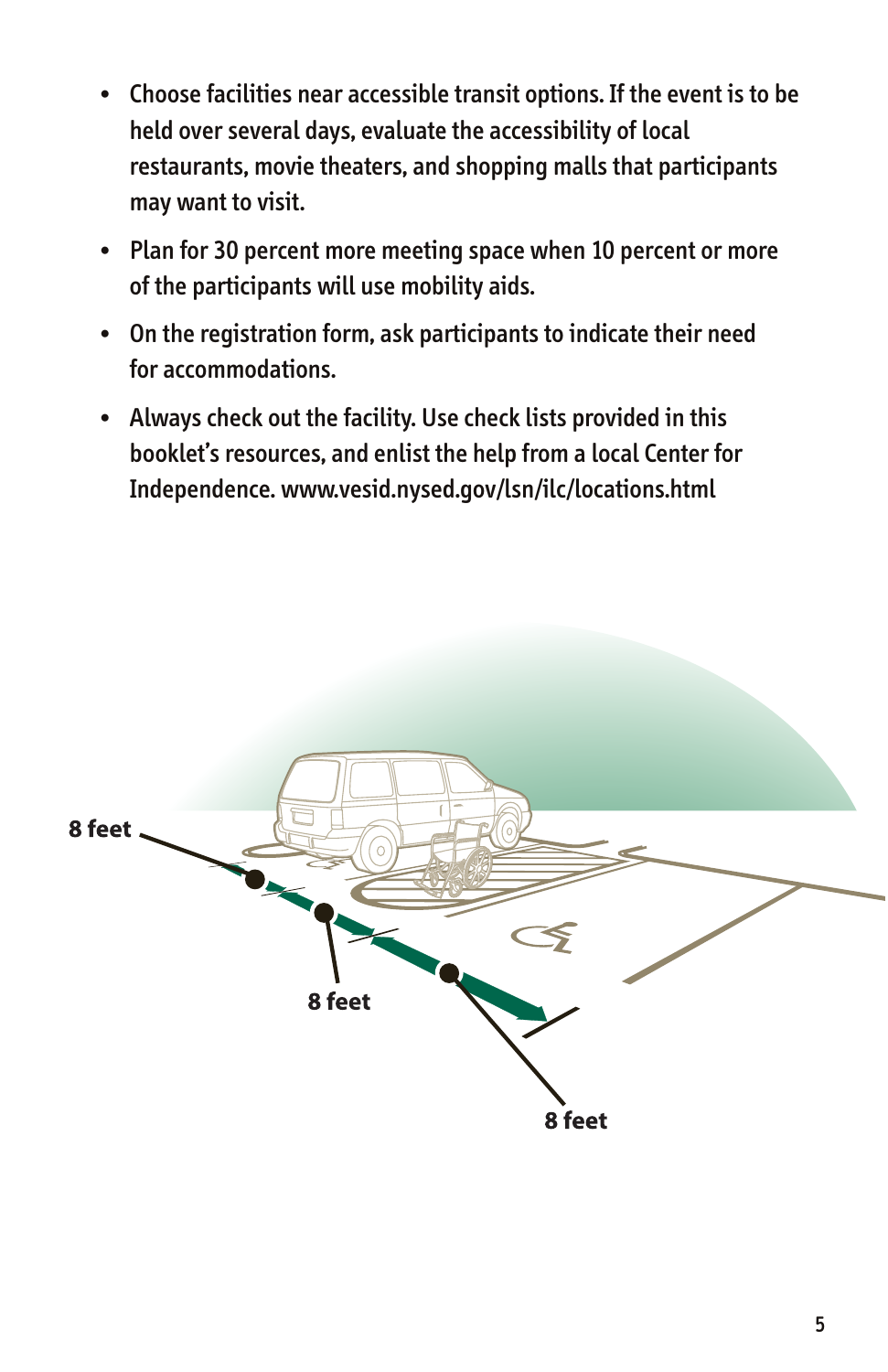Look for accessible parking. Parking stripes should allow 8 feet for a car/van plus a 96 inch access aisle. The access aisle should be marked with a "No Parking" sign. The accessible spaces should be closest to the accessible entrance, and there should be signs indicating accessible parking. To ensure that only those in need of these parking spaces use them, there should also be an enforcement policy.

The facility should ensure that doors are a 32-inch minimum width to allow a wheelchair to pass. If not, the facility can widen doors or install offset (swing-clear) hinges. There should also be 18 inches of clear wall space on the pull side of the door, next to the handle. If not, the facility can relocate furniture or remove the obstruction, move the door or add a power-assisted or automatic door opener. Check for hazards that will cause people to trip, and have the facility fix them. Have the facility remove mats and patch holes in the pavement.

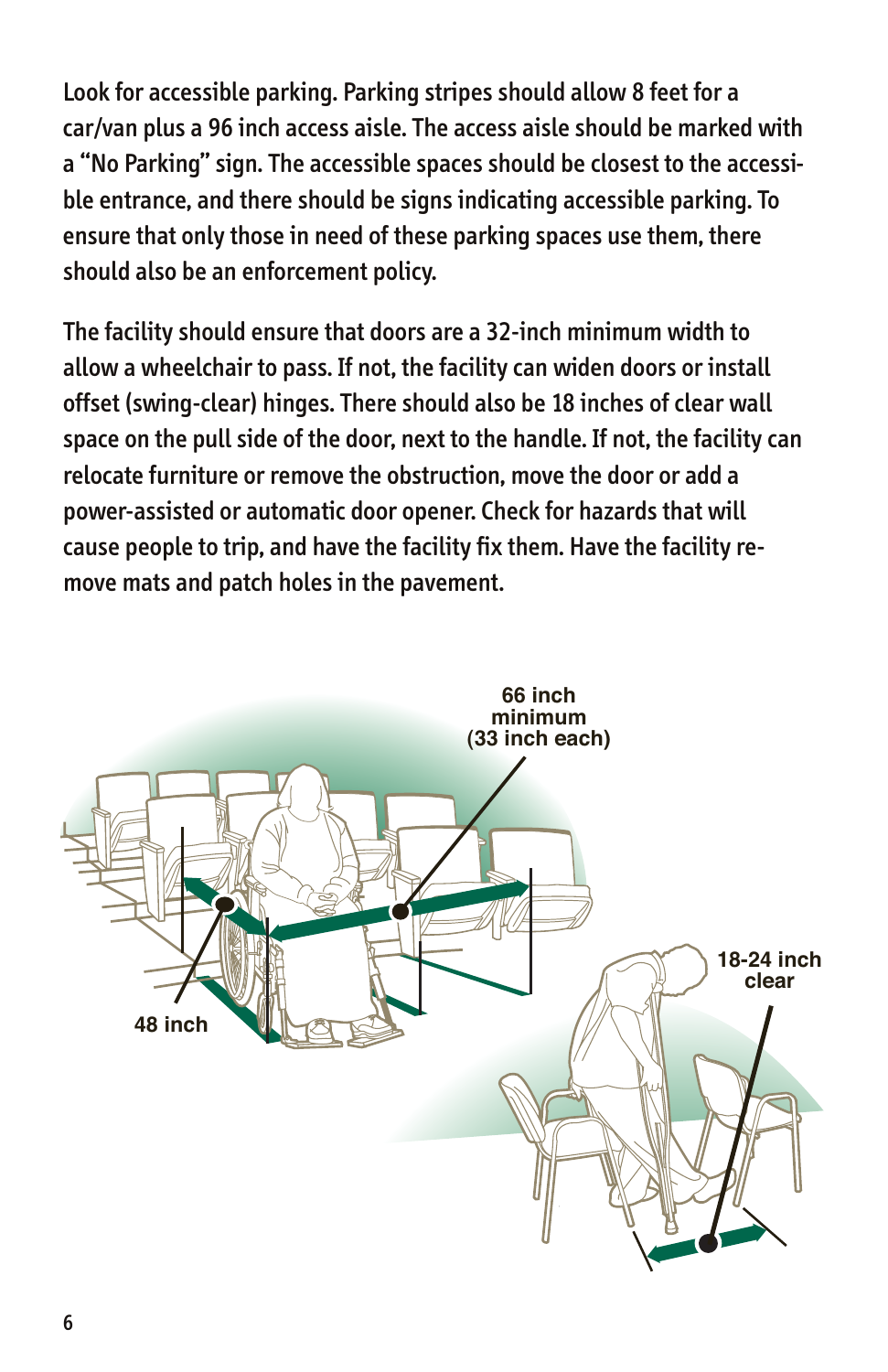- Check seating options so people with disabilities are not limited to the back or front of the room. Most standard tables can comfortably accommodate wheelchairs.
- • Ensure that both registration and conference materials are accessible.
- • Ask about accommodation needs in your registration form.

| <b>Sample registration questions</b>                              |                                   |
|-------------------------------------------------------------------|-----------------------------------|
| I will need the following accommodations in order to participate: |                                   |
| $\Box$ ASL Interpreter                                            | $\Box$ Braille                    |
| $\Box$ Note taker                                                 | $\Box$ Audio cassette             |
| $\Box$ Open captioning                                            | $\Box$ Wheelchair access          |
| $\Box$ Large print                                                | $\Box$ Assistive listening device |
| $\square$ Disk (format):                                          |                                   |
| $\square$ Special diet:                                           |                                   |
| An assistant will be accompanying me. $\Box$ Yes<br>$\square$ No  |                                   |

• Make sure registration staff are aware of accessible places and materials for the conference.

#### Accessible Materials

To ease communication barriers, the presenter can:

• Put conference materials in binders for easy page turning.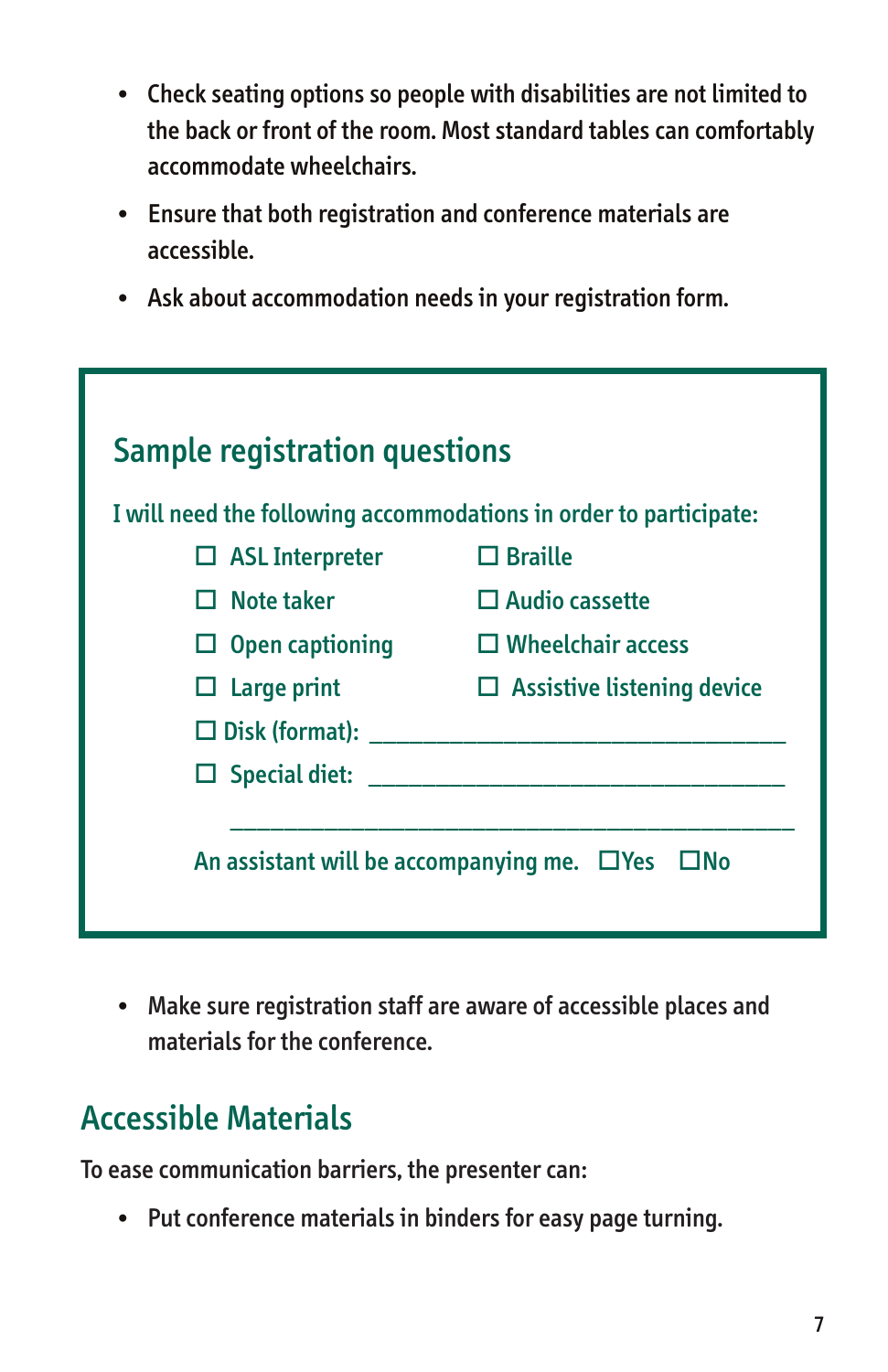- Create easy-to-read visual aids. Text should be displayed in large bold letters. Eight lines of text (18-point type with high contrast) are maximum for a slide or transparency.
- • Talk clearly and slowly, spell out unusual names and words for a sign language interpreter, and use closed-captioned films and videos.
- Use microphones and face the audience when speaking to assist those who read lips or use assistive listening devices.
- Inquire about Computer-Assisted Realtime Translation (CART). A court reporter/stenocaptioner enters the speaker's words into a computer that displays them as text for the participant. The National Court Reporters Association at 1-800-272-6272 www.ncraonline.org maintains a list of certified realtime reporters.

## **A Final Note**

Being prepared can help you handle the unexpected. Use this information to help avoid and rectify common problems. By working together with the facility's staff, as well as people who need accommodations, you can help ensure that people of all abilities will be able to participate in your event.

For more information on planning accessible meetings, specific dimensions and layouts, preparing alternate formats, sample letters and check lists, consult these sources:

"A Guide to Planning Accessible Meetings," by June Kailes and Darrell Jones, www.JIK.com/gpam.html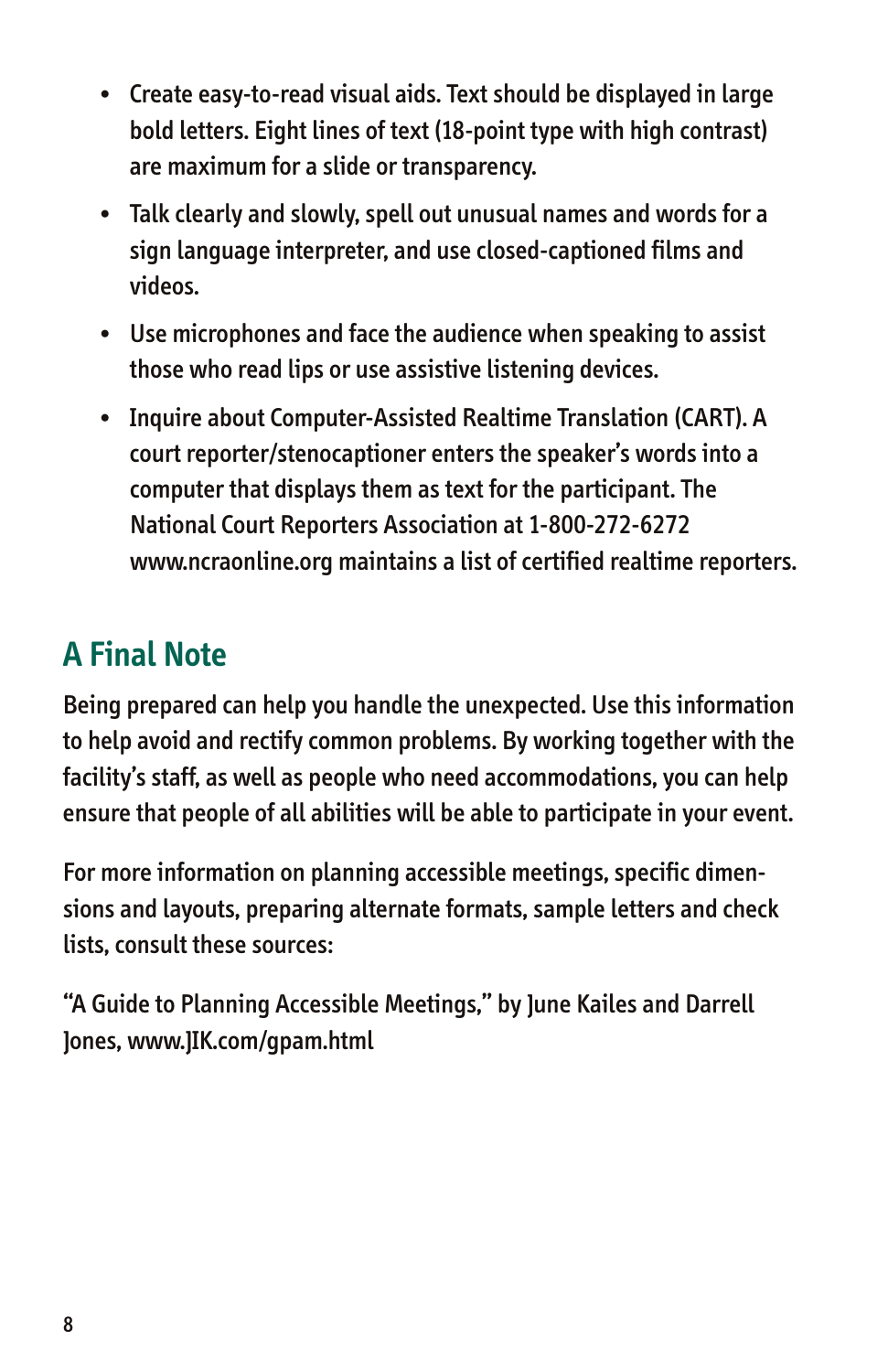**Removing Barriers: Planning meetings that are accessible to all participants. North Carolina Office on Disability and Health. www.fpg.unc.edu/~ncodh/removingbarriers**

### **Accommodations Check List:**

#### **Parking and Pathways**

- $\Box$  Are there accessible parking spaces near the accessible entrance? Are spaces clearly marked with the international symbol of accessibility? Are the spaces and access aisles 8 feet wide? Are the access aisles marked with "No Parking" signs?
- $\square$  Is there an accessible route from parking/drop-off to the entrance? Is sidewalk a minimum of 36 inches wide at all points?

#### **Entrance and Doors**

- $\Box$  Does entrance door have opening of at least 32 inches of clear width?
- $\Box$  Do non-accessible entrances have signs giving directions to the accessible entrance? Is there an automatic door? Or, is pull force on door five pounds or less?

#### **Public Areas**

- $\square$  Does registration area have a lowered counter?
- $\square$  Is there a text telephone (TTY)?
- $\square$  Are all accessible routes free of protruding objects?
- $\square$  Are all elevator call buttons located at 42 inches or below? Is there raised letter and Braille signage on door jams designating each floor?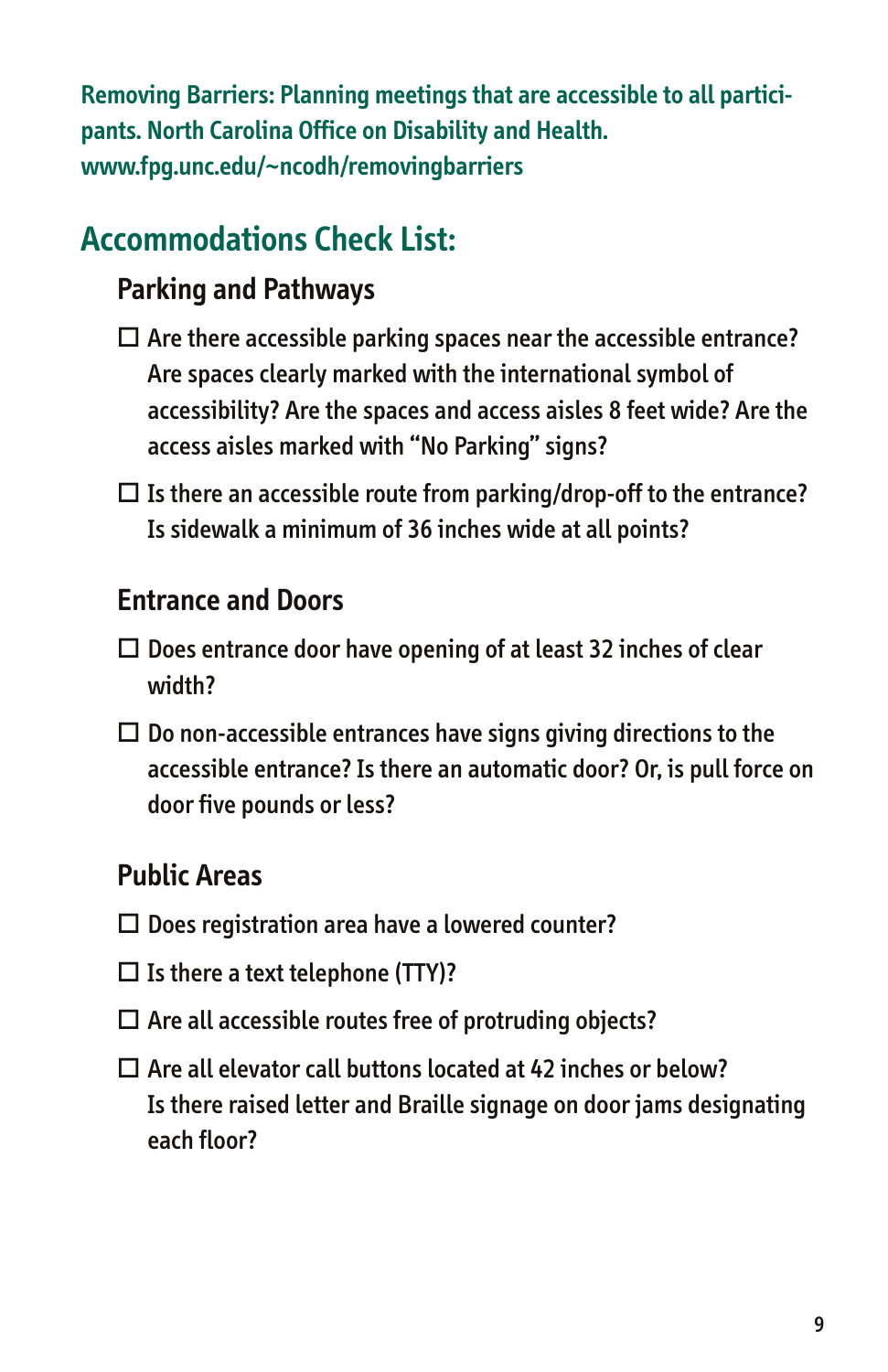#### **Public restrooms**

- $\Box$  Are restrooms located along an accessible route of travel?
- $\Box$  Does signage at inaccessible rest rooms direct people to accessible restrooms?
- $\Box$  Does door to restroom provide a minimum of 32 inches of clear opening width?
- $\square$  Does restroom have levered handles?
- $\Box$  Does stall have adequate manuerving space? (30 to 36 inches clearance front and side of toilet.) Is toilet seat 17 to 19 inches above floor? Are there appropriate grab bars?
- $\Box$  Does lavatory provide knee clearance of 29 inches? Are soap, towels and amenities located at or below 48 inches?

#### **Meeting rooms**

- � **Are meeting rooms on accessible route of travel?**
- � **Do doors provide at least 32 inches clear width?**
- � **Does stage have an accessible ramp?**
- � **Is there an assistive listening system available?**
- � **Does room have movable seating?**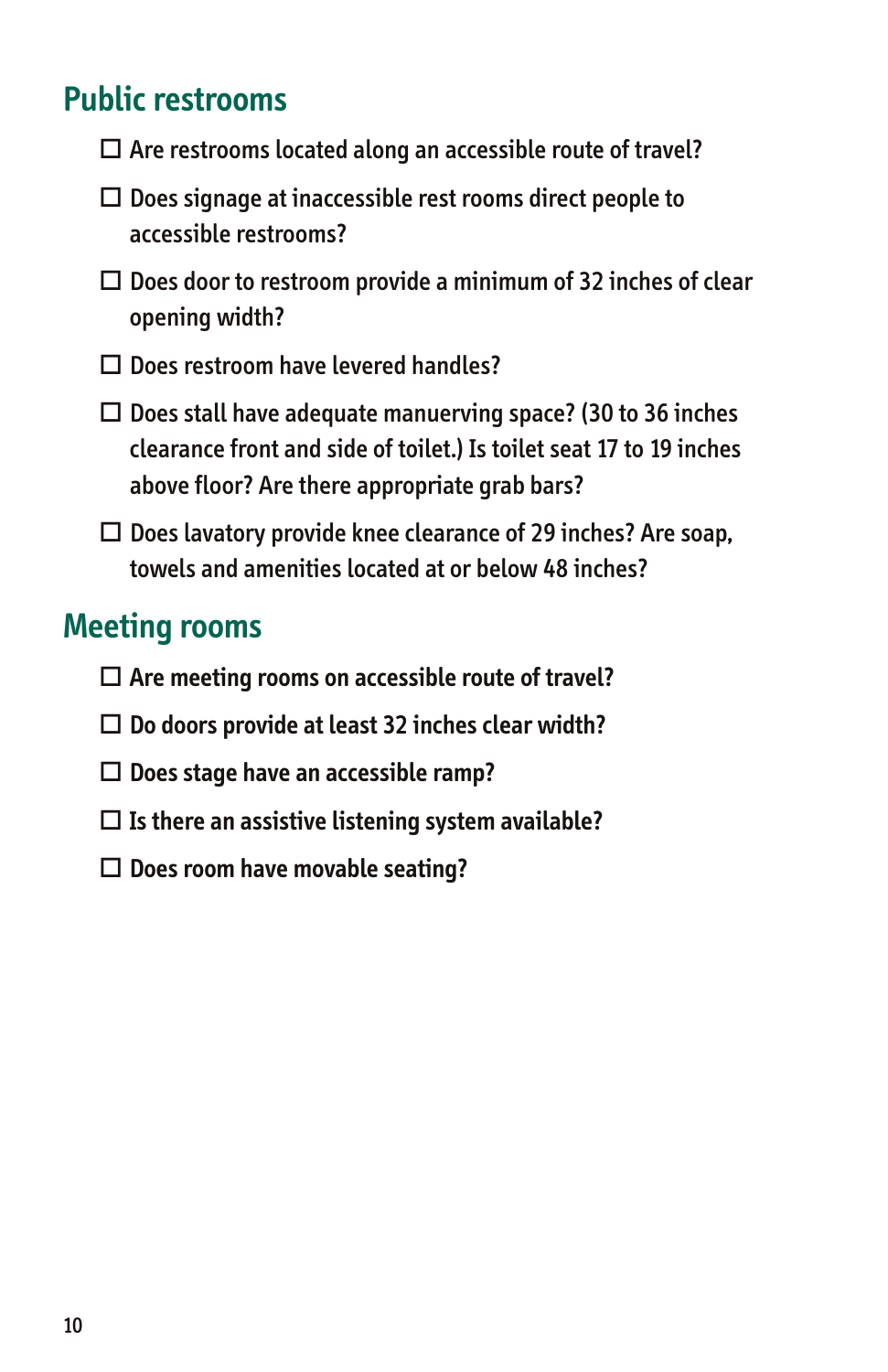#### **Emergency**

- $\square$  Are exits clearly identified and accessible?
- $\Box$  Do fire and emergency alarms have both audible and visual signals?

#### **Other facility areas to check if needed for your conference or for participants free time**

- $\square$  Sleeping rooms
- $\Box$  Recreation rooms
- $\square$  Restaurants
- $\square$  Vending machines
- $\square$  Retail stores and services